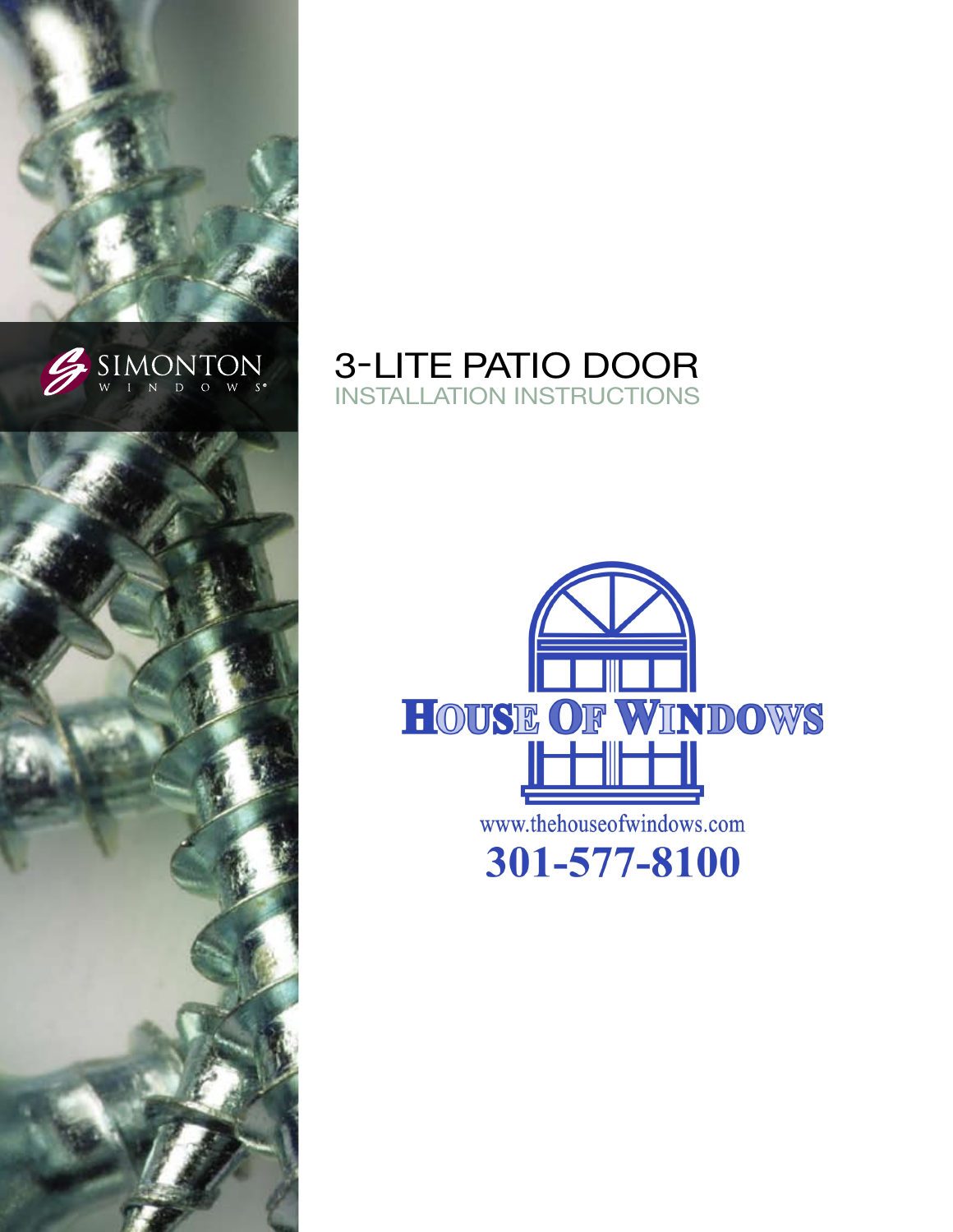

## **IMPORTANT: Read the instructions and famil**iarize yourself with the door parts and pieces before beginning assembly and installation.

### **TOOLS NEEDED:**

- Tape Measure
- $\bullet$  4' Level
- #2 Phillips Bit (4" in length) 3/32" Drill Bit
- #3 Phillips Screwdriver
- · Small Rubber Mallet
- Cordless Screw Gun • 1/8" Drill Bit (4" in length)
- 
- Caulk Gun and Color-
- matched Silicone Caulk

Prepare a clean flat work space for the door assembly. Remove the door frame and hardware from the packaging.

Remove all parts and pieces from the head, sill and jambs. Lay the frame out with the exterior side up, so it will be in the order it is going to be assembled. NOTE: Make sure center reinforcement on sill does not cover the weep hole!



Covered weep hole.



Correct placement of reinforcement.



Remove protective cover from the gasket on each end of the side jambs. Once the cover has been removed inspect gasket for damage. If gasket is damaged call your Simonton Dealer for further instructions.

Attach each jamb to the sill and head with three (3) #8 x 2-1/2" pan head screws through pre-drilled holes. Start screws in each pre-drilled screw hole by hand to assure proper screw alignment and prevent damage to the gasket. Be careful that you do not over tighten the screws, which could damage the frame.







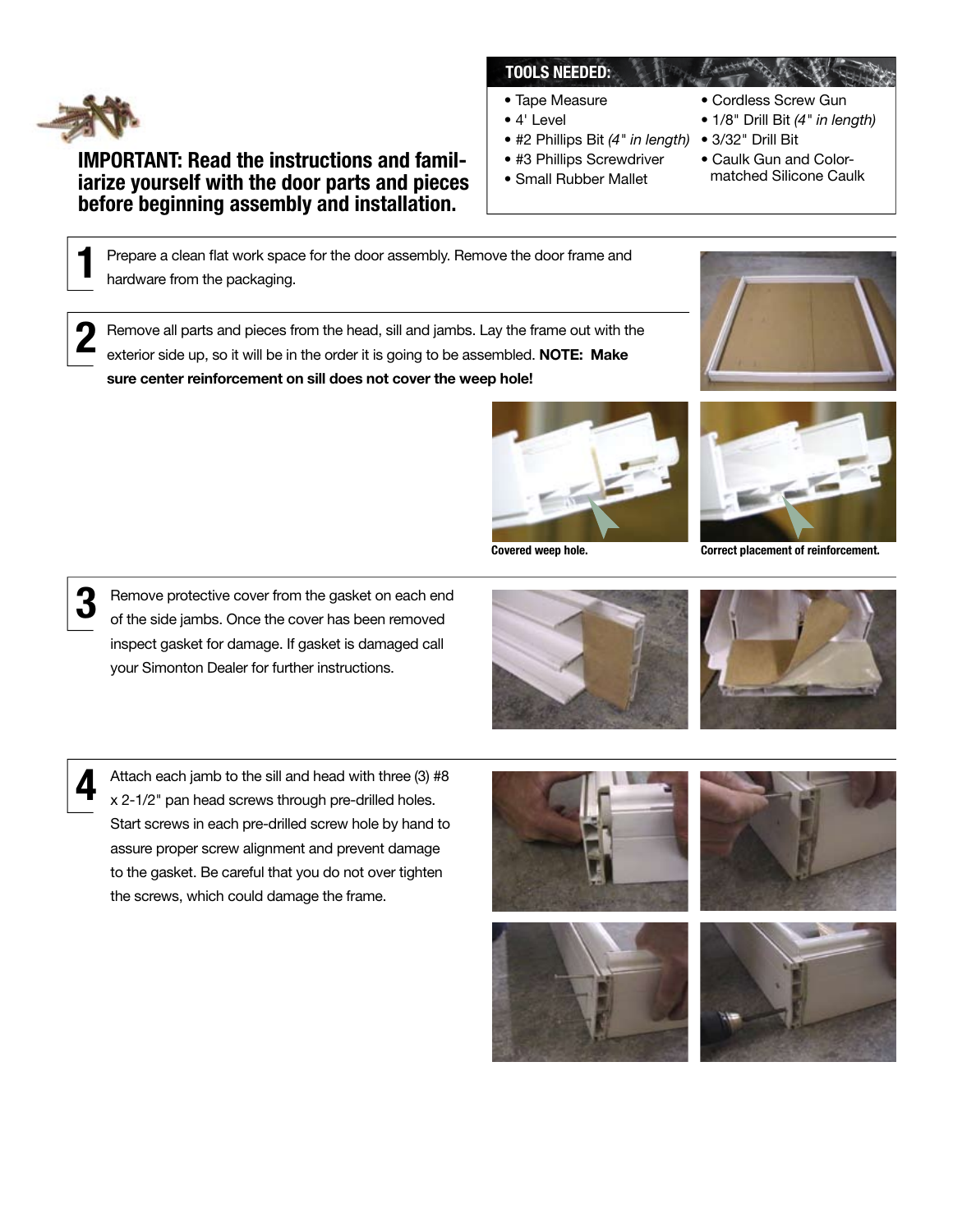Check opening for proper size before installing frame. Check to see if the sill is level. If the sill is not level, correct at this time.







6

Install frame into opening. Shim frame so that it is plumb, level and square. Attach frame to opening using provided installation screws, No. 10 x 2-1/2" Phillips flat head. Place screws in each of the six (6) pre-punched installation holes. Screws are required to have an embedment of 1-1/2" in wood or 1-1/4" in a masonry structural member. Shims should be placed at all anchorage locations of the jamb to prevent bowing of the frame.



Determine if the door was manufactured as a right or left opening unit. Install the<br>aluminum sill inserts in the exterior track so that they fit under the fixed panels. Locate the inserts 1-1/2" from the end of the sill. Fasten the insert to the sill using six (6) - #8  $x$  1-1/4 " flat head screws.



**8** Install the aluminum jamb inserts in the exterior tracks of the side jambs on the fixed<br> **8** Insert side Contex the issue issue from to be bettern. Easten jamb inserts to jamba panel sides. Center the jamb insert from top to bottom. Fasten jamb inserts to jambs using ten  $(10)$  - #8 x 1-1/4" flat head screws per side.

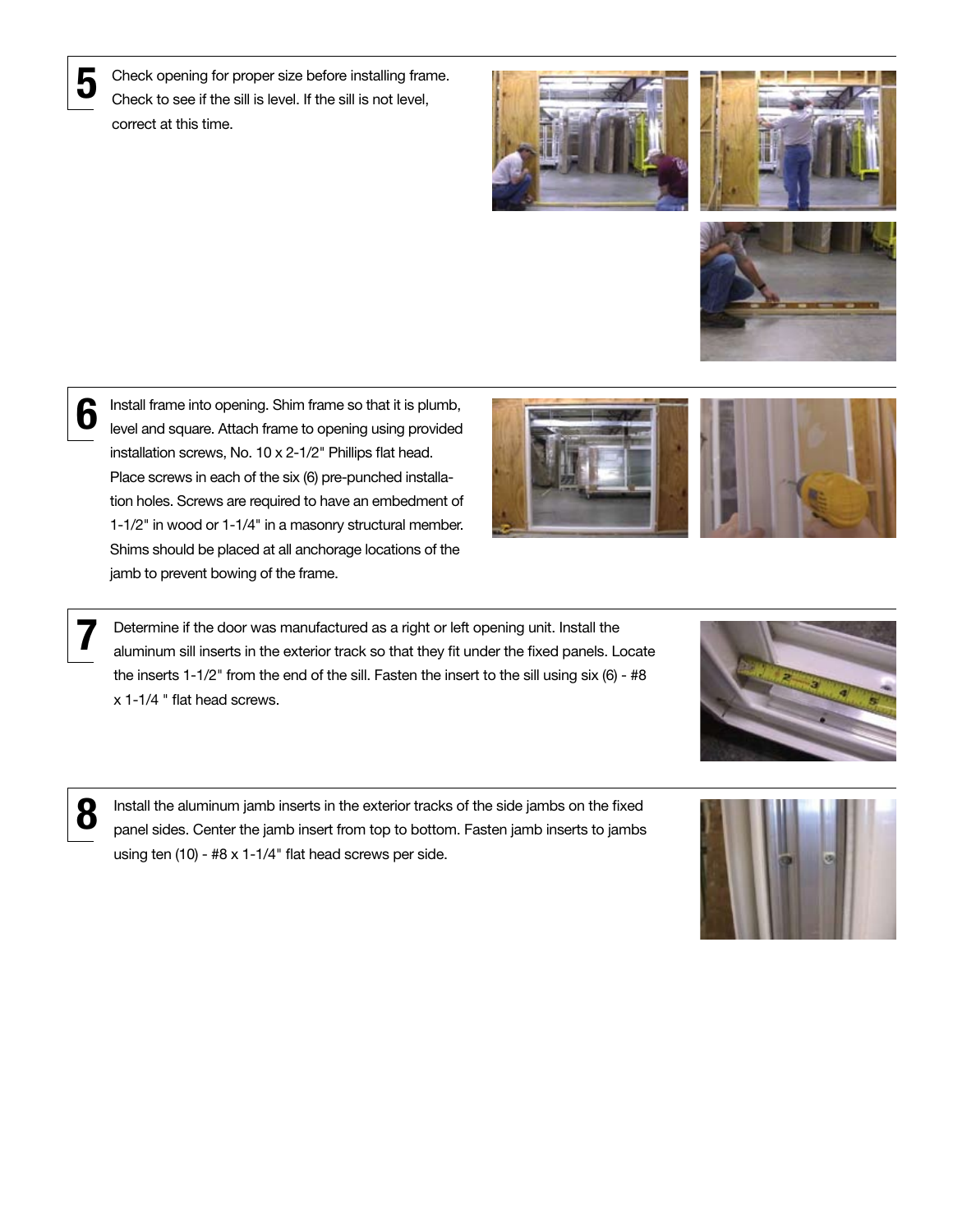To install the fixed panels, lift the top into the outer track of the head. Swing the bottom of the panel in and place into the sill track. Push panel into jamb making sure it is fully seated in the track. Repeat on the opposite side.

NOTE: The four (4) weep holes may have been punched in only one end of each fixed panel. This end will always be installed toward the sill. The glazing bead around the perimeter of the glass will be toward the exterior.









**10** Install L-brackets on fixed panels using No. 10 x 1/2" screws supplied.

> NOTE: Make sure frame is square and sill and head are parallel before anchoring L-brackets.





Fin seal pad



Install interlock on appropriate fixed panel: Predrill 3/32" holes in interlock through panel, 2" from top/bottom and 11" to 12" on center between. Use #8 x 7/8" self-drilling screws with a #6 flat head supplied to fasten interlock to panel. Install screw cover by squeezing snap legs together slightly to get started into screw groove. Install fin seal pads at top and bottom of interlock on fixed panel trimming to fit if necessary.



Fin seal pad





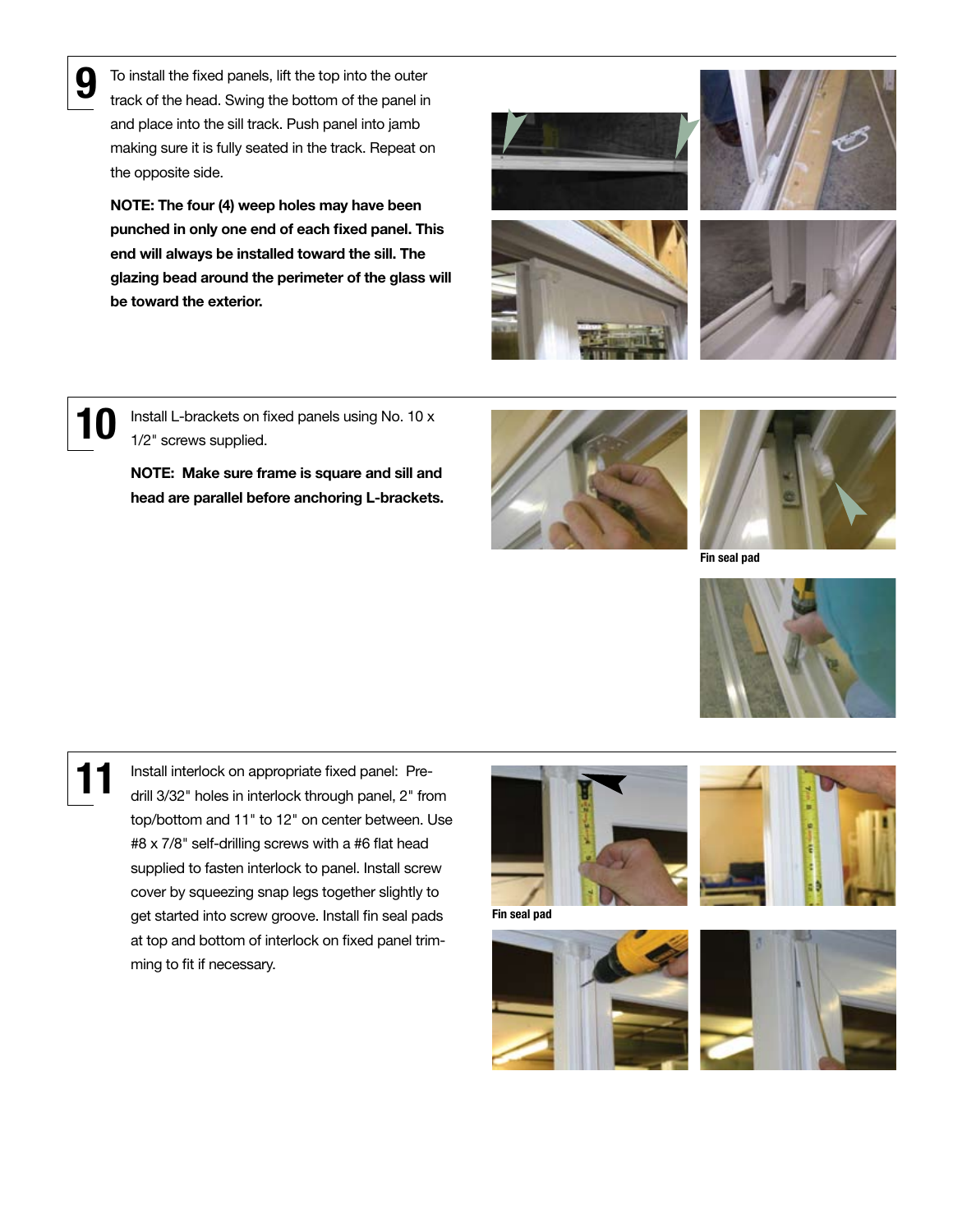After the fixed panels are in place, drill 1/8" pilot holes into the weather-strip track on each jamb starting 6" from each end, with a maximum 12" spacing between the remaining screws. The drill bit needs to be a minimum of 4" in length to prevent damage to the frame. Install #8 x 7/8" self-drilling screws with a #6 flat head into each pilot hole.



 $13$  Install astragal on remaining fixed panel: Position ends of astragal into head and sill with screen track towards exterior and place near the leading edge of the fixed panel. Caulk the sash "pocket" of the astragal along the inside corner before attaching it to the fixed panel. Snap astragal in place then pre-drill 5/32" holes into panel at each two-stepped screw hole location before installing screws. Anchor astragal to the panel using six (6)  $#8 \times 2-1/2"$  flat head screws. After installation, install screw covers.





Pre-drill holes into panel through twostepped holes in astragal.

Install door roller track. Before placing roller track in the sill, pre-drill six holes with a 1/8" drill bit—two (2) on the left 2" from the end, two (2) on the right 2" from the end and two (2) in the center, one on each side of the raise roller rail. Center the roller track in the pocket along the length of the sill. Fasten with six (6) - #6 x 1/2" screws. Make sure not to cover weep holes in sill!

NOTE: Remove roller track from the sill before pre-drilling the screw holes to prevent accidentally drilling completely through the frame.





Astragal Weep holes



**15** Install rollers in the bottom of operating panel using two (2) -  $#8 \times 1/2"$  flat head screws in each roller. Locate the roller so the roller adjustment screw is toward the edge of panel. The back of the roller housing sets against an aluminum reinforcement in the roller cutout. Make sure the roller sets flat against the aluminum. If it does not, the panel could become difficult to operate.



16 To install the operating panel, lift the top into the interior track of the head. Swing the bottom of the panel in and place it into the interior track of the sill (make sure the rollers are completely retracted before attempting to install).



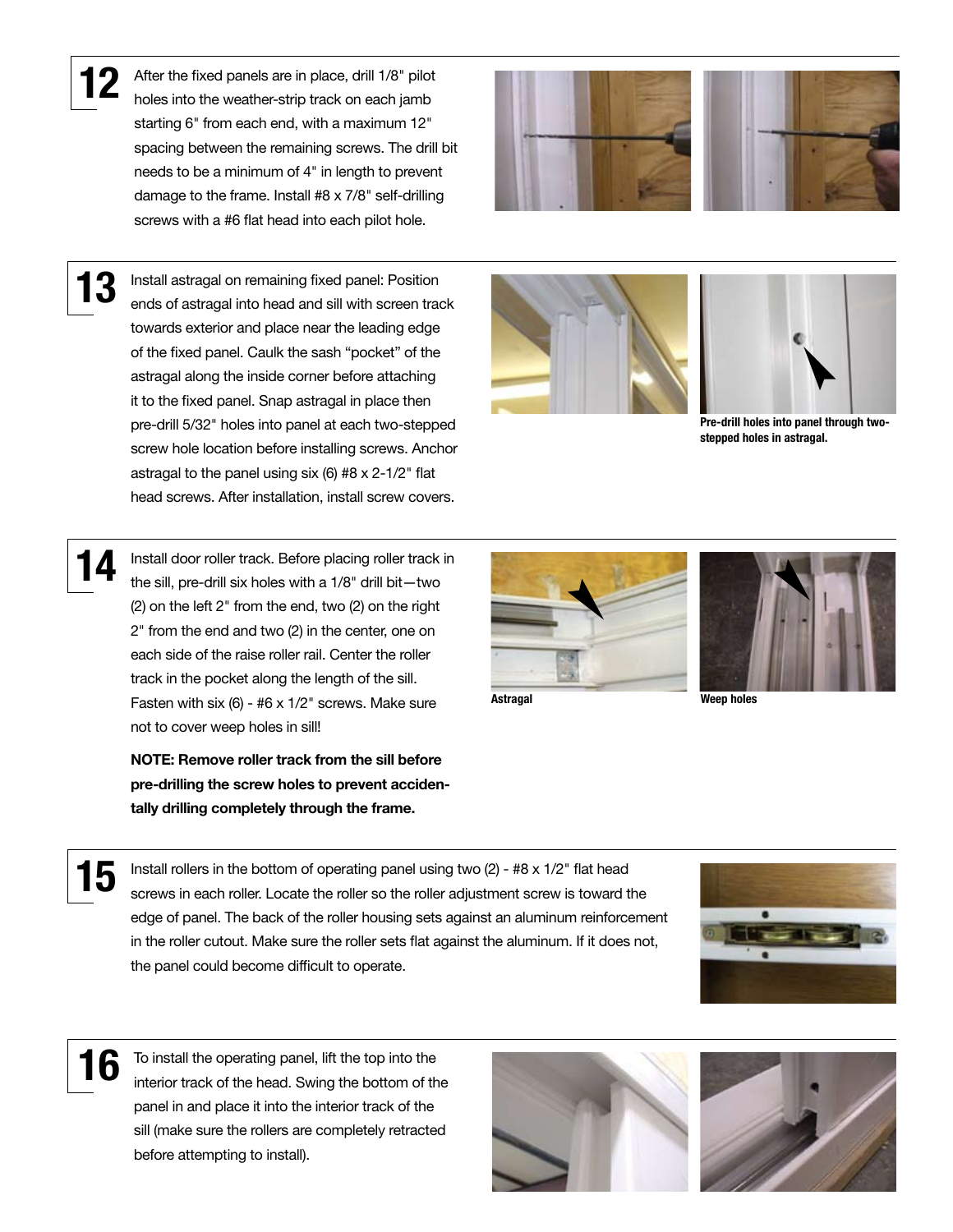Adjust the rollers using a standard Phillips head screwdriver until the panel is centered from top to bottom and the lock side of the panel is parallel with the astragal. Check the operation of the panel to see if any further adjustments are necessary. After final adjustment, install screw covers.

18 Install the multi-point mortise latch into the cutout located in the edge of the operating<br>  $\sum_{n=1}^{\infty}$  and using two (2) = #8 x 3/4" flat head screws. Make sure the boles in the face of the panel using two (2) -  $#8 \times 3/4"$  flat head screws. Make sure the holes in the face of the panel line up with the receivers for the handle set before fastening the mortise latch to the panel.

19 Install lock handle assembly. Refer to the instruction in the Handle Set package.

20 Install the keeper using four  $(4)$  -  $#8 \times 1$ -1/2" pan head truss screws. The top and bottom screws should be installed first, located at the dimple areas. Adjust as needed for the lock to work properly and then install the remaining two screws.

21 Install pre-cut jamb covers in the interior track of the jambs on both sides of the frame.











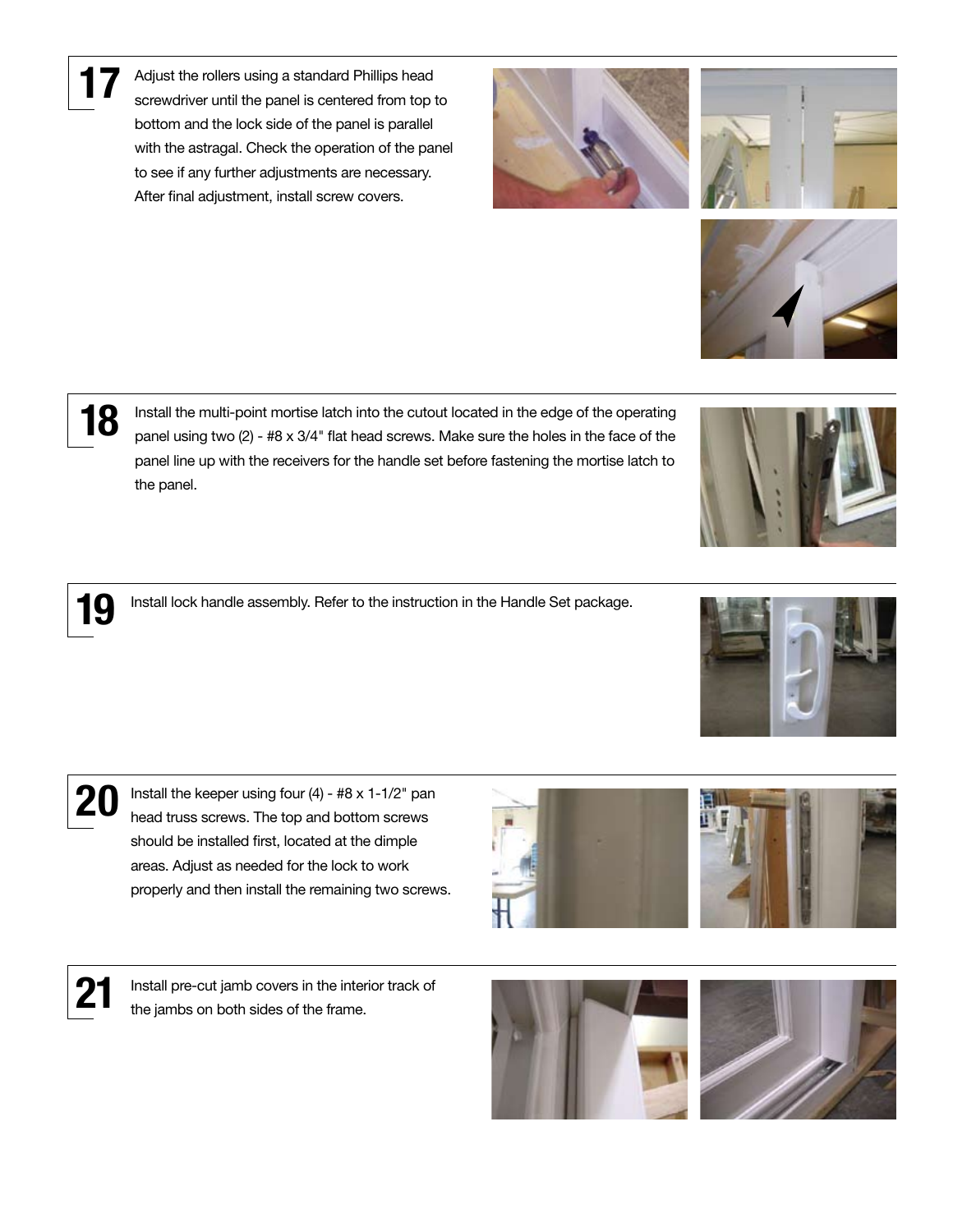

Install pre-cut 4 1/2" bumper stops in interior track of head and sill. Caulk where the stop meets the side jamb at the sill.











23 Install screen. (Note: For optional Hide-A-Way screen, refer to instructions provided in screen package). Lay screen track into outside accessory track, making sure slots in track line up with weeps in track. Insert top of screen into head track, and then using an appropriate tool, insert bottom of screen into track. Adjust top and bottom rollers so screen is plumb and rolls freely.









24 Test fit screen keeper for proper alignment and install keeper into track using screws provided. Pre-drilling screw holes is recommended.





 $25$  Install pre-cut head and sill covers in the interior  $\frac{25}{100}$ track on the fixed panel side of the astragal, top and bottom.



 $26$  Install pre-cut head and sill covers in the exterior track on operating panel side of the astragal, top and bottom.